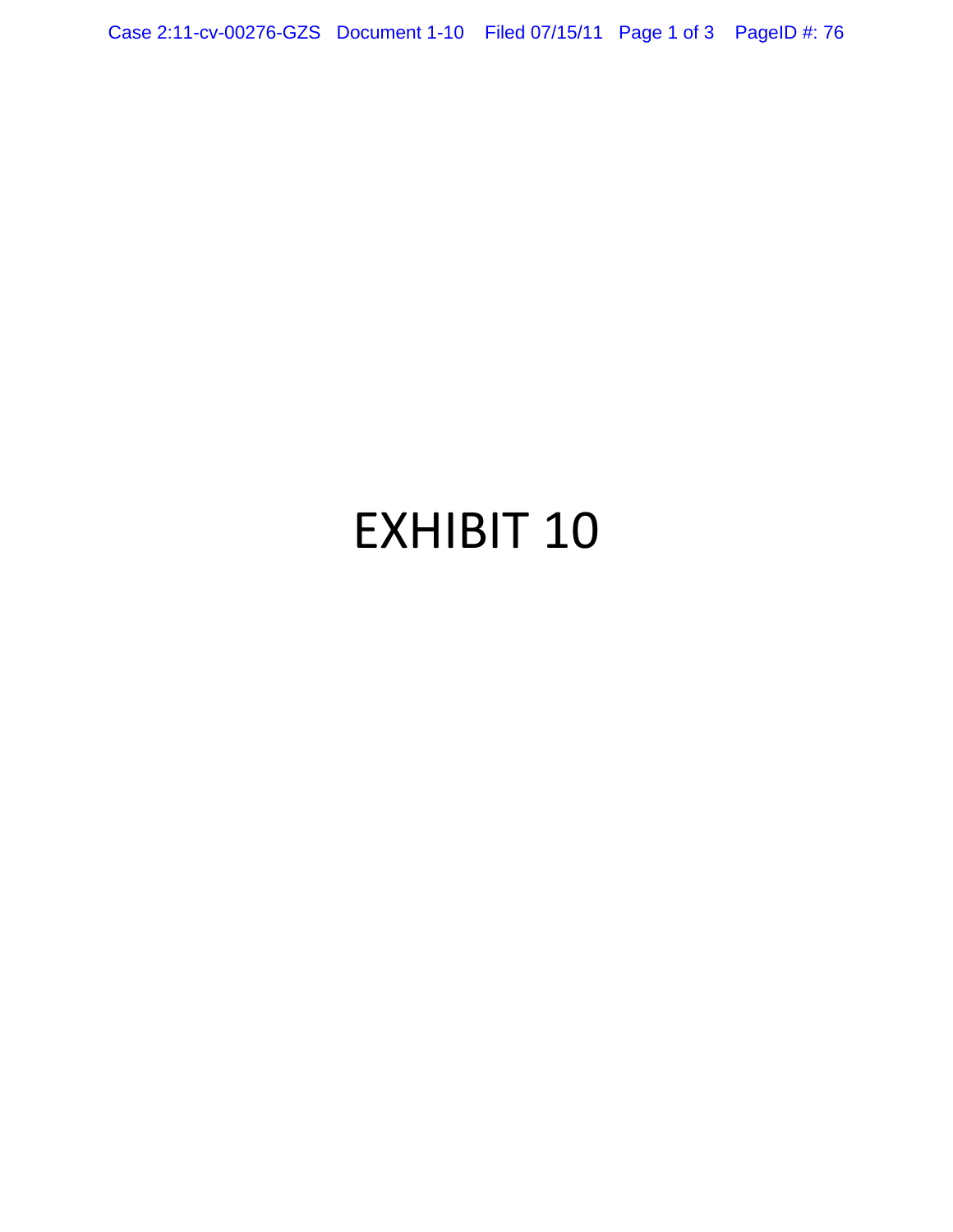**Subject:** Re: Worumbo ESA process **From:** Jeff Murphy <jeff.murphy@noaa.gov> **Date:** Mon, 09 May 2011 13:53:24 -0400 **To: Peter Yarrington <Peter.Yarrington@ferc.gov>** 

Hello Peter - We received your letter dated May 4, 2011 concerning the emergency repairs at the Worumbo Project (FERC No. 3428), located on the Androscoggin River in Maine. Given the emergency nature of the repairs, NMFS can confirm that emergency consultation procedures outlined under 50 CFR §402.05 are appropriate for this situation. We will continue to work with the licensee to minimize environmental impacts including those to listed Atlantic salmon during the repairs. Once construction is completed, FERC should submit a biological assessment to NMFS describing the nature of the emergency, the justification for the expedited consultation, a description of the work, and any impacts to listed Atlantic salmon and designated critical habitat. Much of this information has already been prepared. NMFS will then evaluate this information to issue a Biological Opinion to FERC.

We would appreciate obtaining monthly updates on the work. Thanks, Jeff.

On 5/2/2011 9:20 AM, Peter Yarrington wrote:

Good Morning Jeff:

Thanks very much for your help in the teleconference last week on routes to ensure ESA compliance at the Worumbo Project.

We have received a letter from Mark Isaacson per our teleconference. It seems to have the elements discussed in our call.

Per my notes from the call, our D2SI will do a cover letter to NMFS ASAP (addressed to you), enclosing the licensee's letter, discussing the licensee's determination that the work should go fwd this year as a matter of public safety and environmental protection. I plan to add a paragraph in the D2SI letter stating we would therefore like to move forward with emergency ESA consultation due to the situation and pursuant to our call with you last week.

1. If we follow this route, is there anything specific I need to write in the letter to you, besides that we agree with the licensee's determination, and that we would like to proceed with emergency consultation?

2. What would you expect to be the next unofficial and official steps (including hard copy stuff) under an emergency consultation?

3. Should we plan to have conference calls with you and licensee once a week, etc? We may request regular update reports from the licensee also.

Thanks very much

Pete Yarrington

*B. Peter Yarrington*

Fisheries Biologist

Federal Energy Regulatory Commission